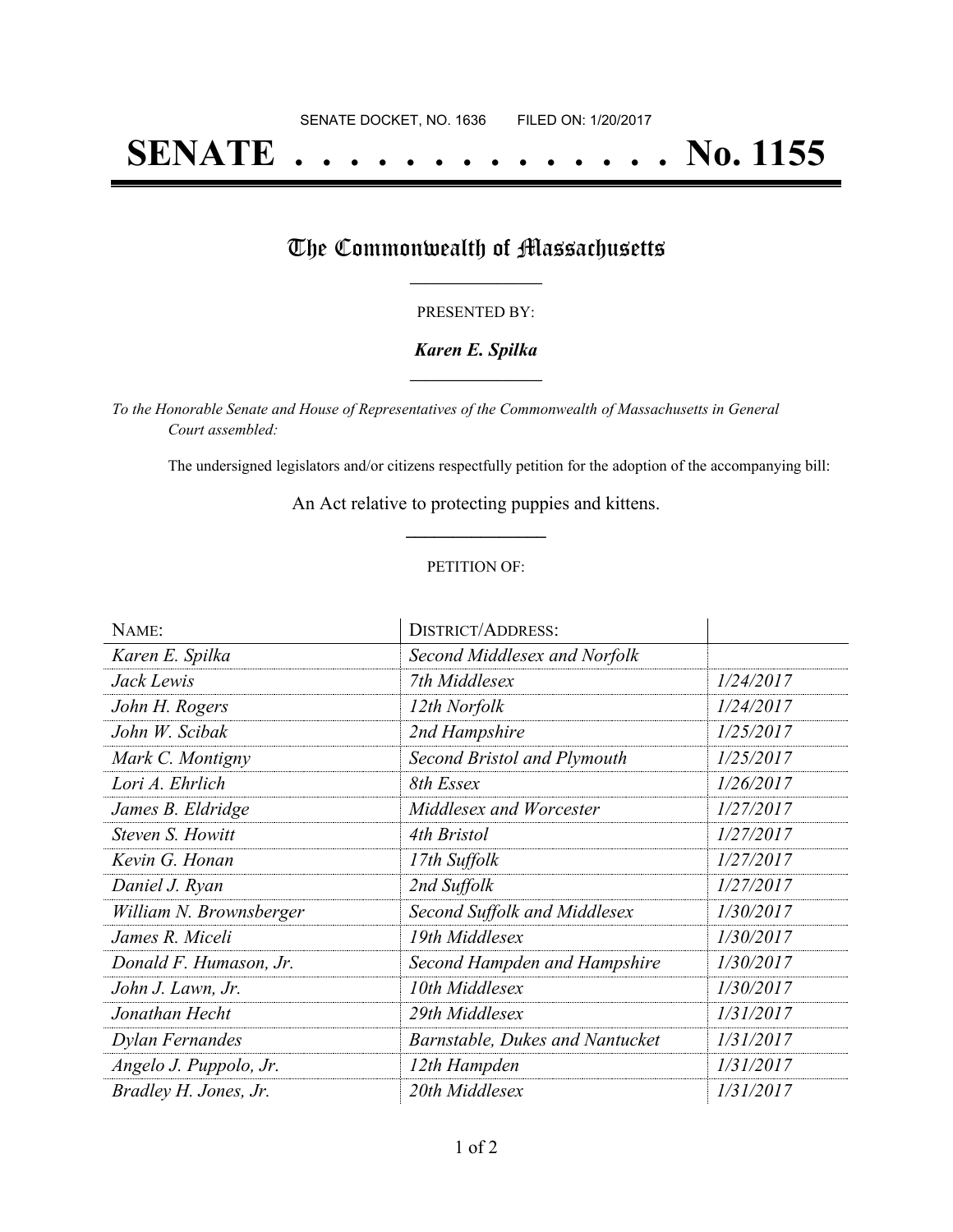| David Paul Linsky          | 5th Middlesex                      | 1/31/2017 |
|----------------------------|------------------------------------|-----------|
| Antonio F. D. Cabral       | 13th Bristol                       | 1/31/2017 |
| Jason M. Lewis             | Fifth Middlesex                    | 1/31/2017 |
| Marjorie C. Decker         | 25th Middlesex                     | 1/31/2017 |
| Michael J. Barrett         | Third Middlesex                    | 2/1/2017  |
| Michael F. Rush            | Norfolk and Suffolk                | 2/1/2017  |
| Marc R. Pacheco            | <b>First Plymouth and Bristol</b>  | 2/1/2017  |
| Diana DiZoglio             | 14th Essex                         | 2/1/2017  |
| Walter F. Timilty          | Norfolk, Bristol and Plymouth      | 2/1/2017  |
| Mike Connolly              | 26th Middlesex                     | 2/2/2017  |
| John F. Keenan             | Norfolk and Plymouth               | 2/2/2017  |
| Denise Provost             | 27th Middlesex                     | 2/2/2017  |
| Carolyn C. Dykema          | 8th Middlesex                      | 2/2/2017  |
| Paul R. Heroux             | 2nd Bristol                        | 2/2/2017  |
| Sal N. DiDomenico          | Middlesex and Suffolk              | 2/2/2017  |
| Danielle W. Gregoire       | 4th Middlesex                      | 2/2/2017  |
| Colleen M. Garry           | 36th Middlesex                     | 2/2/2017  |
| Joan B. Lovely             | Second Essex                       | 2/2/2017  |
| James M. Murphy            | 4th Norfolk                        | 2/2/2017  |
| Michael O. Moore           | <b>Second Worcester</b>            | 2/2/2017  |
| Daniel J. Hunt             | 13th Suffolk                       | 2/2/2017  |
| Linda Dean Campbell        | 15th Essex                         | 2/3/2017  |
| Richard J. Ross            | Norfolk, Bristol and Middlesex     | 2/3/2017  |
| Kate Hogan                 | 3rd Middlesex                      | 2/3/2017  |
| Cynthia Stone Creem        | <b>First Middlesex and Norfolk</b> | 2/3/2017  |
| Patricia D. Jehlen         | <b>Second Middlesex</b>            | 2/3/2017  |
| <b>Alice Hanlon Peisch</b> | 14th Norfolk                       | 2/3/2017  |
| Paul K. Frost              | 7th Worcester                      | 2/3/2017  |
| <b>Brian Murray</b>        | 10th Worcester                     | 2/3/2017  |
| Hannah Kane                | 11th Worcester                     | 2/3/2017  |
| Elizabeth A. Malia         | 11th Suffolk                       | 2/3/2017  |
| James Arciero              | 2nd Middlesex                      | 2/3/2017  |
| Patrick M. O'Connor        | Plymouth and Norfolk               | 2/10/2017 |
| Thomas M. Stanley          | 9th Middlesex                      | 2/15/2017 |
| <b>Mathew Muratore</b>     | 1st Plymouth                       | 5/30/2017 |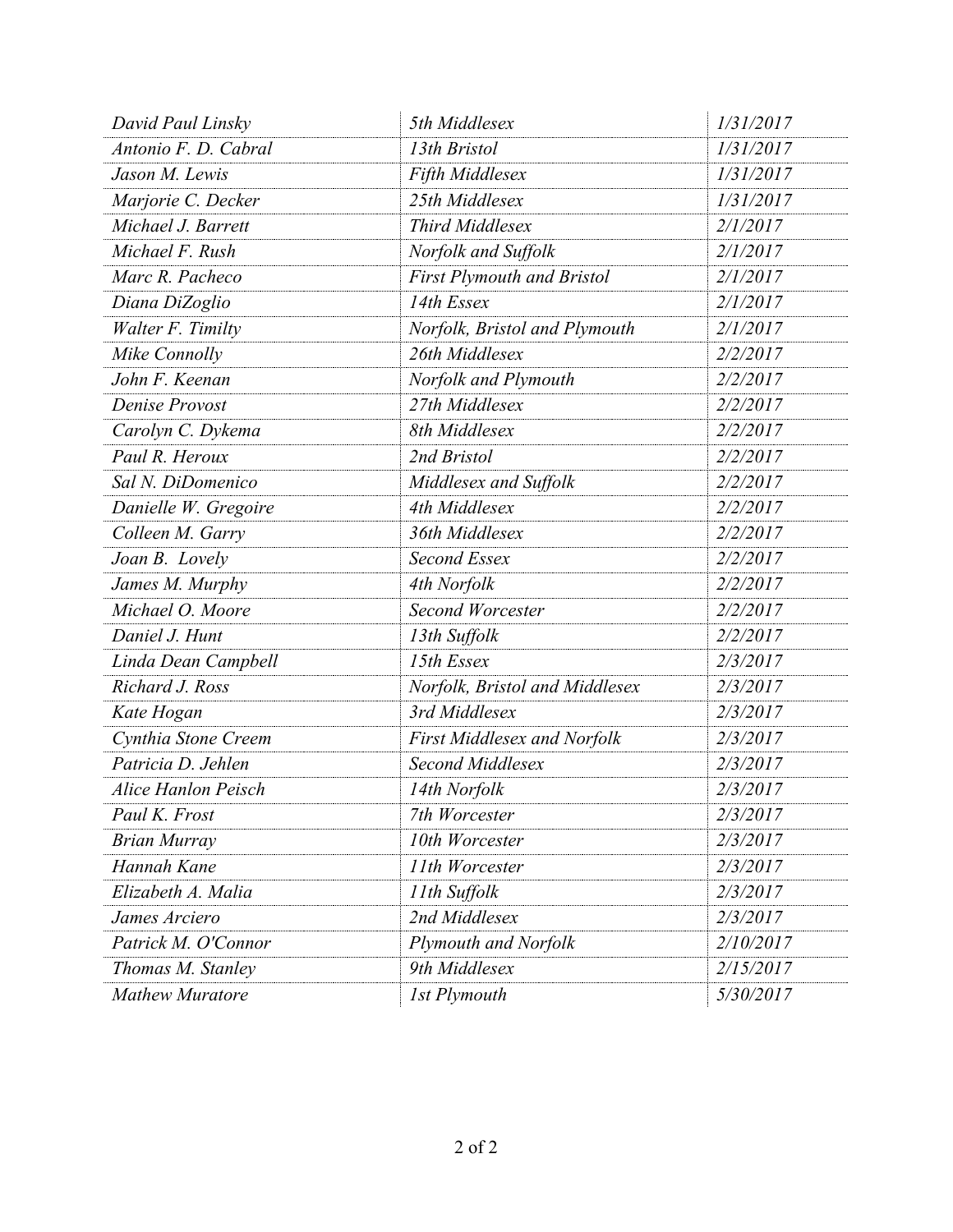# **SENATE . . . . . . . . . . . . . . No. 1155**

#### [SIMILAR MATTER FILED IN PREVIOUS SESSION SEE SENATE, NO. *1103* OF 2015-2016.]

### The Commonwealth of Massachusetts

**In the One Hundred and Ninetieth General Court (2017-2018) \_\_\_\_\_\_\_\_\_\_\_\_\_\_\_**

**\_\_\_\_\_\_\_\_\_\_\_\_\_\_\_**

An Act relative to protecting puppies and kittens.

Be it enacted by the Senate and House of Representatives in General Court assembled, and by the authority *of the same, as follows:*

1 SECTION 1. Chapter 140 of the General Laws is hereby amended by striking out section 2 137C, as appearing in the 2014 Official Edition, and inserting in place thereof the following

3 section:-

 Section 137C. The mayor of a city, the selectmen of a town, the police commissioner in the city of Boston, a chief of police or an animal control officer shall inspect a kennel or cattery or cause the inspection of a kennel or cattery at least 1 time per year. If a person holding a license or applying for a license to operate a kennel or cattery refuses to allow an inspector to enter and inspect a kennel or cattery, that shall be grounds for denial, suspension or revocation of a person's license to operate a kennel or cattery. Inspections of kennels or catteries under section 174F may be done by the commissioner or an authorized inspector and shall take place between the hours of 7:00 a.m. and 7:00 p.m. unless an alternate time is mutually agreed upon by the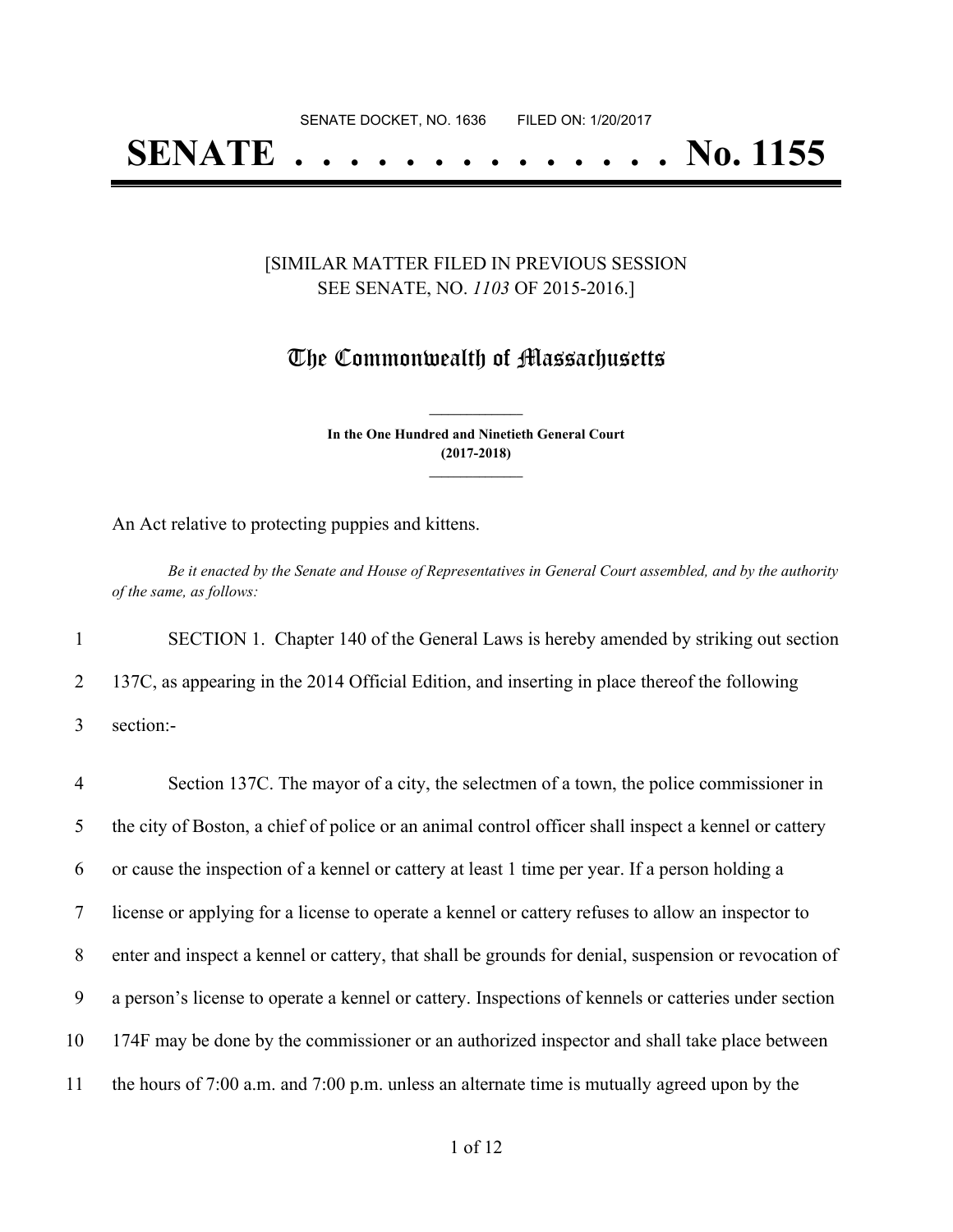inspector and the licensee. The licensee or their authorized agent shall be present during the inspection and the licensee shall be given a reasonable notice prior to the inspection; provided, however, that, if deemed necessary to adequately perform the inspection, the commissioner or other authorized inspector may determine it is appropriate to not provide advance notice to the licensee before arriving at the facility. If a kennel or cattery regulated under said section 174F is located at a private residence, only the areas of the residence that are used for kennel or cattery purposes or for the maintenance of kennel or cattery records shall be required to be available for inspection. If, in the judgment of the authorized inspector, a kennel or cattery is not being maintained in a sanitary and humane manner or if records are not properly kept as required by law and in compliance with rules and regulations established by the department under said section 174F, the inspector shall, by order, issue the licensee a written citation or notice explaining the noncompliant issue and requiring the licensee to come into compliance within a reasonable, specified time frame or summarily revoke or suspend the license for the kennel or cattery, depending on the severity of the offense. If the licensee fails to come into compliance within the time period specified by the inspector, the inspector shall, by order, revoke the license for the kennel or cattery. Upon the petition of 25 citizens, filed with the mayor of a city, the selectmen of a town or the police commissioner in the city of Boston setting forth a statement that those citizens are aggrieved or annoyed to an unreasonable extent constituting a nuisance by a dog or cat maintained in the city or town due to excessive barking or other conditions connected with a kennel or cattery, the mayor, selectmen or police commissioner, as the case may be, shall give notice, within 7 days after the filing of the petition, to all interested parties of a public hearing to be held within 14 days after the date of the notice. The mayor, selectmen or police commissioner shall, within 7 days after the public hearing, investigate or cause to be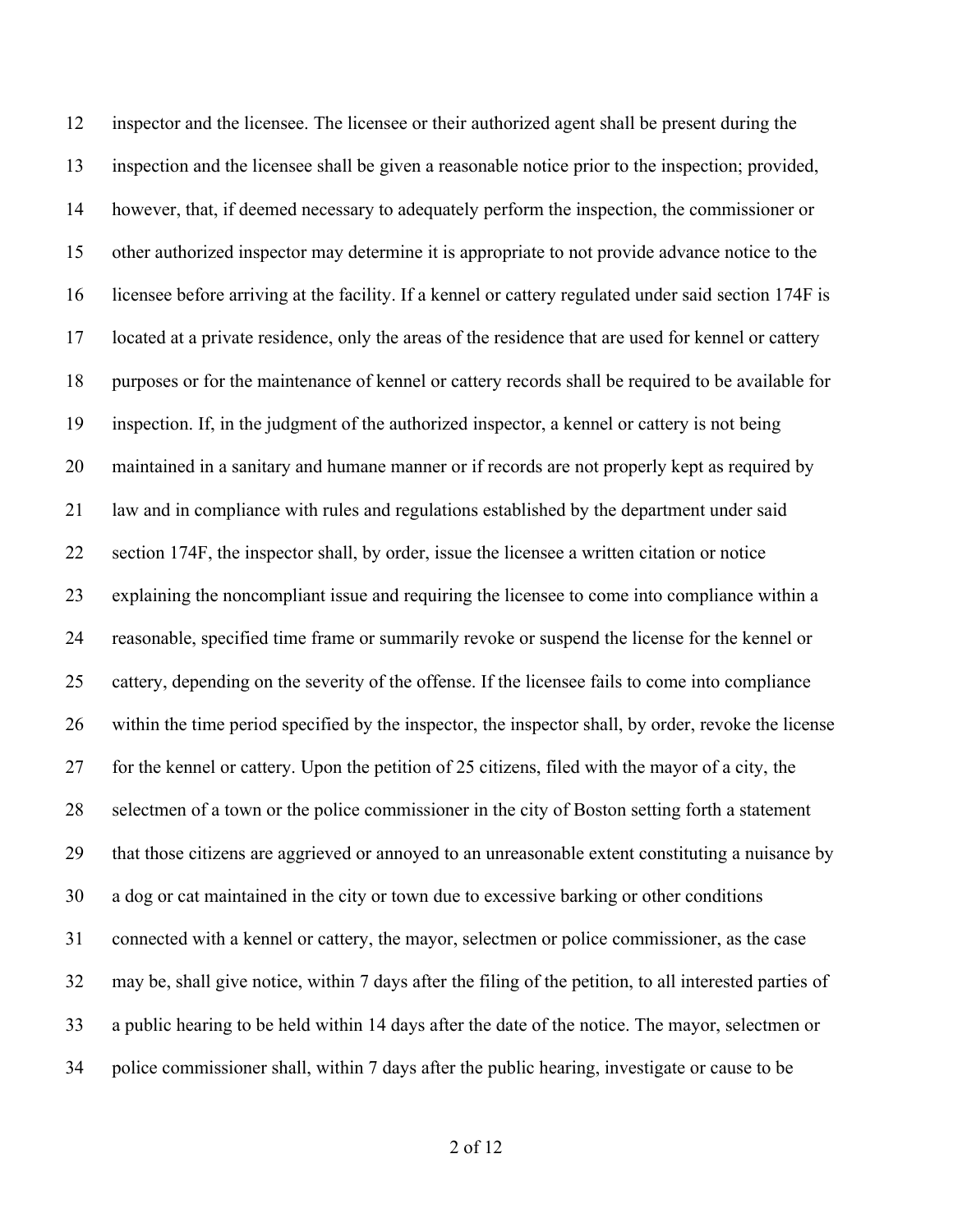investigated the subject matter of the petition and shall, by order, either suspend or revoke the kennel or cattery license, otherwise regulate the kennel or cattery or dismiss the petition. A written notice of an order revoking or suspending the license, regulating the kennel or cattery or dismissing the petition shall be mailed immediately to the officer issuing the license and to the holder of the license. Within 10 days of the written notice of the order, the holder of the license may file a petition in the district court in the judicial district in which the kennel or cattery is maintained seeking review of the order. The decision of the court shall be final and conclusive upon the parties. A person maintaining a kennel or cattery after the license to maintain a kennel or cattery has been so revoked or suspended shall be punished by a fine of not more than \$250 for a first offense, a fine of not less than \$500 for a second offense and a fine of not more than \$1,500 for a third or subsequent offense. SECTION 2. Said chapter 140 is hereby further amended by inserting after section 141B

the following 4 sections:-

 Section 141C. For the purposes of sections 141D through 141F, the following words shall have the following meanings unless the context clearly requires otherwise:

"Animal", a dog or cat under 1 year of age.

 "Buyer", a person who purchases an animal from a seller without the intent to resell the animal.

"Cat", a member of the Felis catus family.

 "Direct violation", a violation of the Animal Welfare Act, 7 U.S.C. 2131, et seq. or the regulations issued under the Animal Welfare Act, that has a high potential for adversely affecting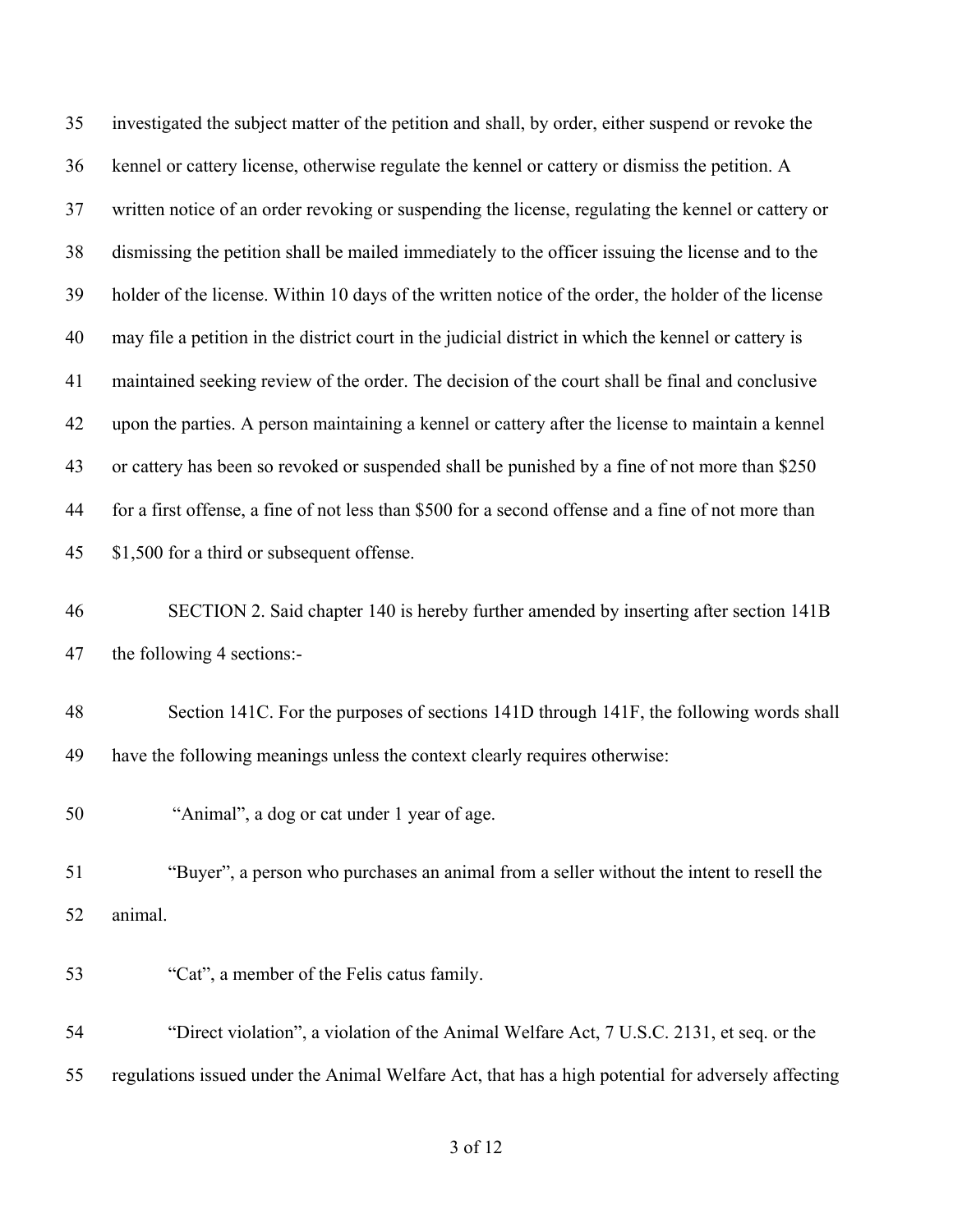| 56 | the health of an animal as provided for by the Animal Welfare Inspection Guide, Appendix B,         |
|----|-----------------------------------------------------------------------------------------------------|
| 57 | issued by the United States Department of Agriculture or a successor document published by the      |
| 58 | United States Department of Agriculture for the same purpose.                                       |
| 59 | "Dog", a member of the Canis familiaris family or a resultant hybrid.                               |
| 60 | "Offer for sale", to sell, offer for sale or adoption, barter, auction, give away or otherwise      |
| 61 | or otherwise find a permanent physical placement for a dog or cat.                                  |
| 62 | "Pet shop", a business licensed under section 39A of chapter 129.                                   |
| 63 | "Rescue organization", an organization whose primary mission and practice is the                    |
| 64 | placement of abandoned, unwanted, neglected or abused animals and that does not obtain dogs or      |
| 65 | cats from a breeder or broker for payment or compensation and that is also a tax exempt             |
| 66 | organization under paragraph (3) of subsection (c) of section 501 of the federal Internal Revenue   |
| 67 | Code, 26 U.S.C. 501, or any subsequent corresponding sections of the federal Internal Revenue       |
| 68 | Code, as from time to time amended.                                                                 |
| 69 | "Seller", an individual, partnership, association, corporation or an officer or employee of         |
| 70 | an individual, partnership, association or corporation that sells animals to the public.            |
| 71 | "Unfit for purchase", a defect which is congenital or hereditary and which has a                    |
| 72 | significant adverse effect on the health of the animal or a disease, deformity, injury, physical    |
| 73 | condition or illness which has a significant adverse effect on the health of the animal and which   |
| 74 | was manifest, capable of diagnosis or likely to have been contracted prior to or at the time of the |
| 75 | sale and delivery of the animal to the buyer.                                                       |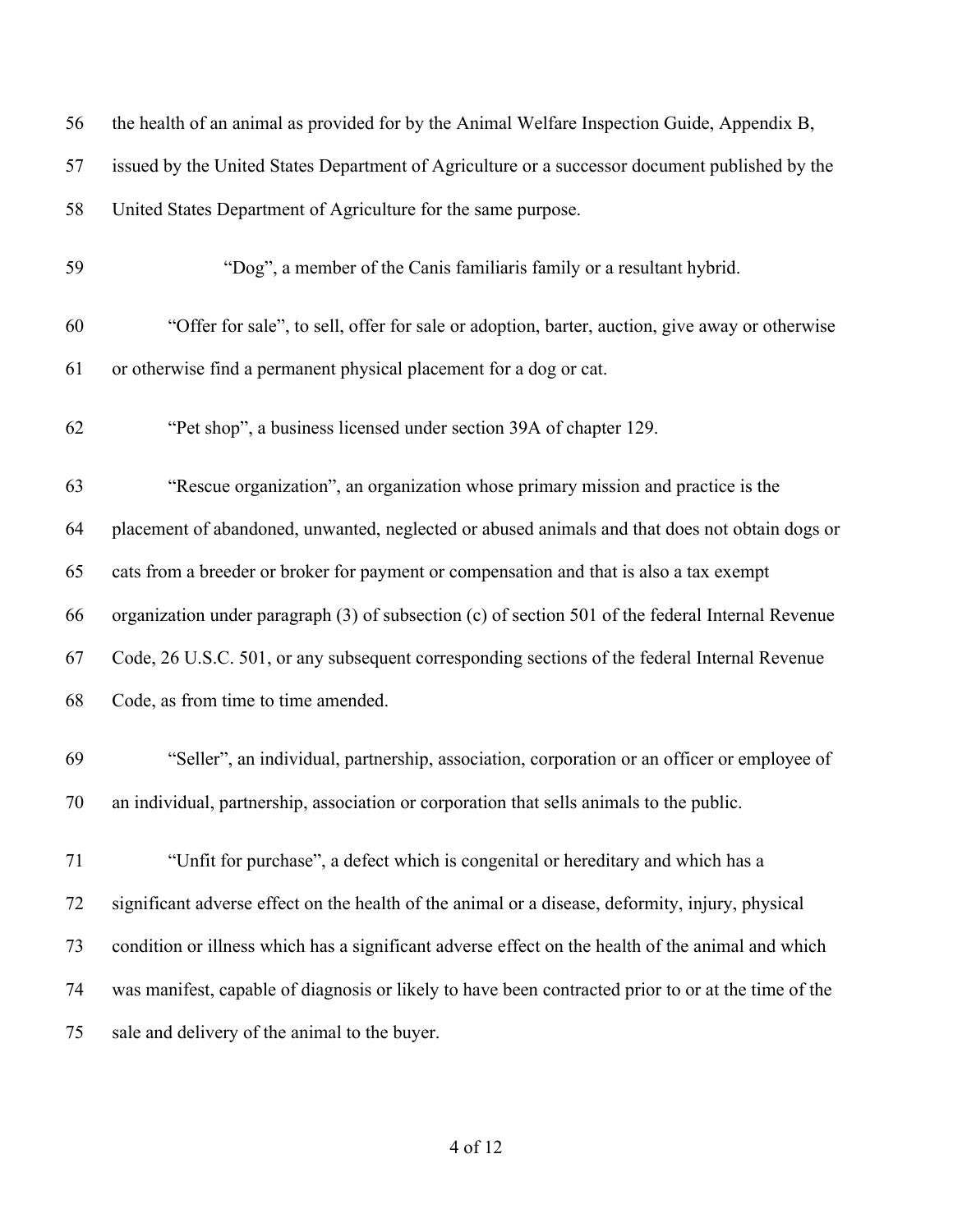| 76 | Section 141D. (a) No dog or cat less than 8 weeks of age shall be transferred by a                   |
|----|------------------------------------------------------------------------------------------------------|
| 77 | person. A violation of this subsection shall result in a \$100 fine for each animal transferred.     |
| 78 | (b) A veterinarian licensed in the commonwealth may declare an animal unfit for                      |
| 79 | purchase in advance of or after the purchase by providing a written statement that includes:         |
| 80 | (i) the buyer's name and address;                                                                    |
| 81 | (ii) the date the animal was examined;                                                               |
| 82 | (iii) the breed, sex and age of the animal;                                                          |
| 83 | (iv) that the veterinarian examined the animal;                                                      |
| 84 | (v) a diagnosis that either: (1) the animal previously had, currently has or has died                |
| 85 | from a contagious or infectious disease or severe parasitism, that the veterinarian found the        |
| 86 | presence of symptoms of the disease or severe parasitism and that the disease or severe              |
| 87 | parasitism is likely to have been contracted prior to or at the time of the sale and delivery of the |
| 88 | animal to the buyer; or $(2)$ the animal has a congenital or hereditary condition that significantly |
| 89 | and adversely impacts the health of the animal, requires hospitalization or a non-elective surgical  |
| 90 | procedure or caused the death of the animal;                                                         |
| 91 | (vi) the precise findings of the examination, diagnostic tests or necropsy;                          |
| 92 | (vii) the treatment recommended, if any, and an estimate or the actual cost of the                   |
| 93 | treatment;                                                                                           |
| 94 | (viii) that the examination occurred either: (1) within 14 days of the transfer of the               |
| 95 | animal if the animal was declared unfit for purchase based on an illness that existed in the animal  |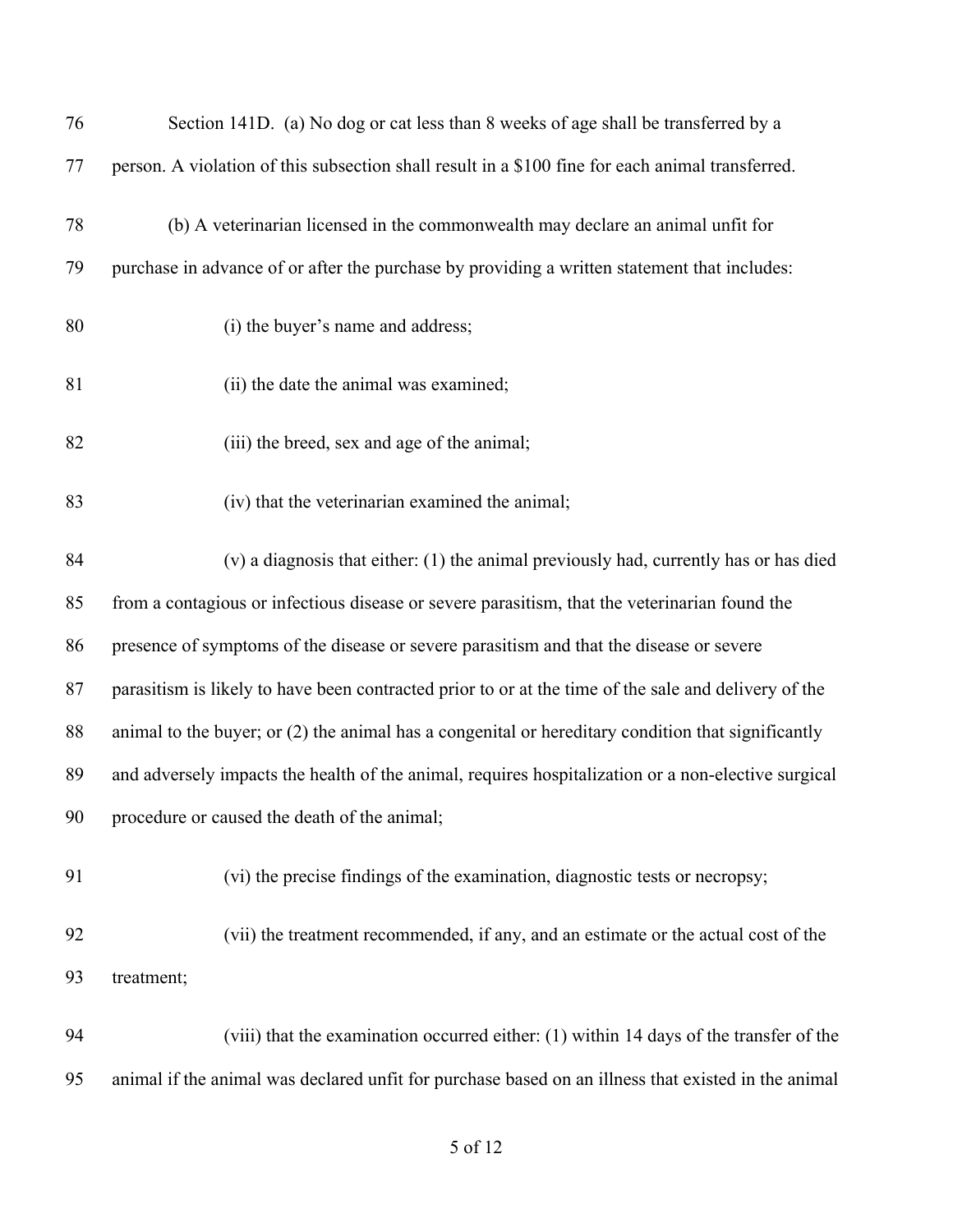| 96  | prior to or at the time of the sale and transfer of the animal; (2) within 1 year after the sale and  |
|-----|-------------------------------------------------------------------------------------------------------|
| 97  | transfer of the animal if the animal was declared unfit for purchase based on a hereditary or         |
| 98  | congenital condition that has a significant adverse effect on the health of the animal; or (3)        |
| 99  | within 1 year after the sale and transfer of the animal if the breed, sex or health of the animal was |
| 100 | misrepresented at the time of the transfer; and                                                       |
| 101 | (ix) the veterinarian's name and signature and the address and telephone number                       |
| 102 | of the veterinarian's primary place of veterinary practice.                                           |
| 103 | (c) An animal shall not be found unfit for purchase based upon:                                       |
| 104 | (i) injuries sustained or illnesses likely to have been contracted subsequent to the                  |
| 105 | date of sale and transfer;                                                                            |
| 106 | (ii) a health problem or hereditary or congenital condition that is separately                        |
| 107 | disclosed by the seller verbally and in writing at the time of sale and the seller and the buyer sign |
| 108 | the written disclosure at the time of sale;                                                           |
| 109 | (iii) a hereditary or congenital condition if the seller provides the buyer with                      |
| 110 | written documentation at the time of sale or transfer establishing that prior to breeding, the        |
| 111 | animal's parents were screened for health issues according to breed-specific protocols and            |
| 112 | requirements established by the Canine Health Information Center or a comparable recognized           |
| 113 | animal health registry; or                                                                            |
| 114 | (iv) veterinary findings of internal or external parasites unless the animal is                       |
| 115 | clinically ill or dies due to the condition.                                                          |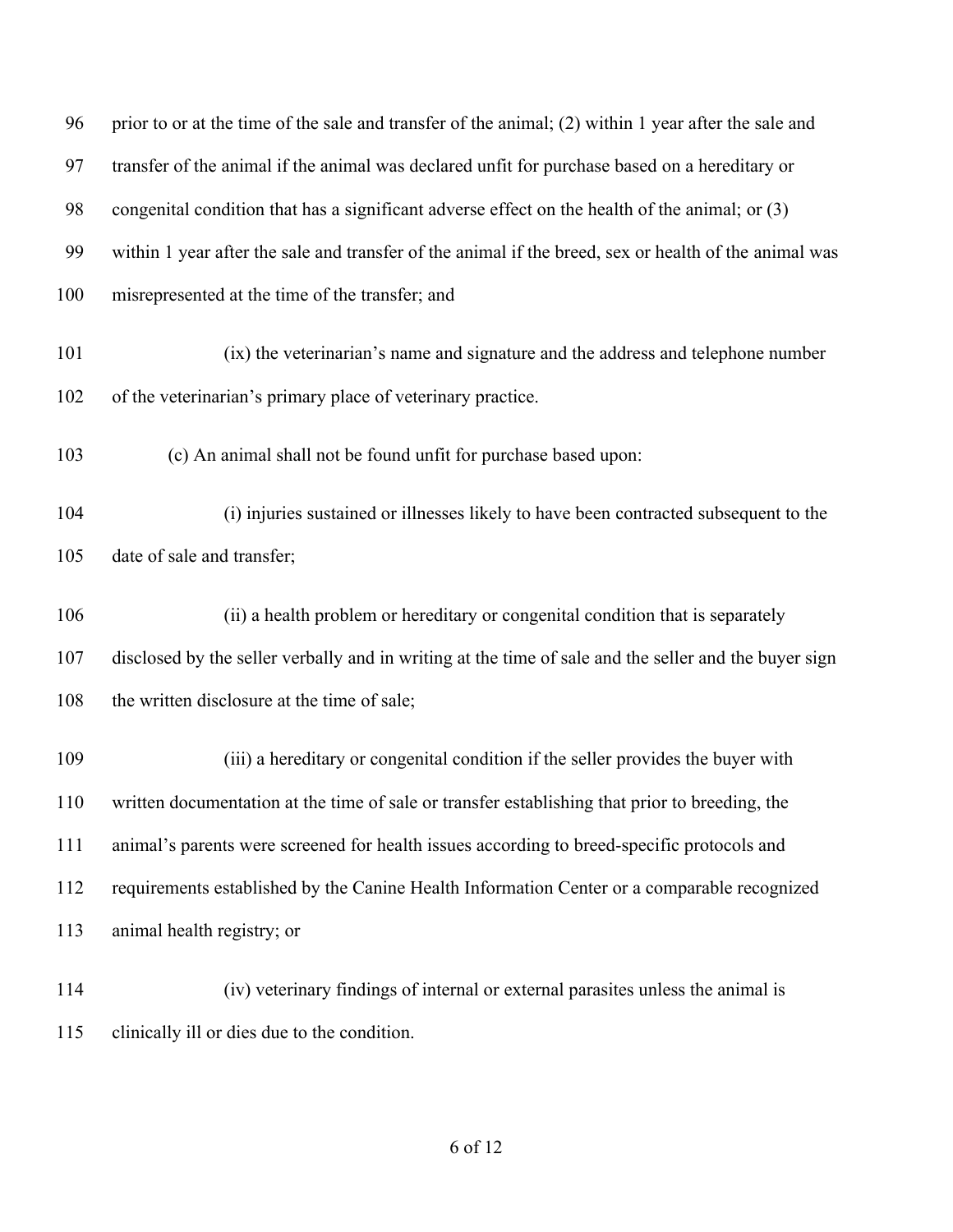| 116 | (1) If an animal is declared unfit for purchase under subsection (b), the seller shall<br>(d)        |
|-----|------------------------------------------------------------------------------------------------------|
| 117 | provide the buyer with 1 of the following remedies chosen by the buyer:                              |
| 118 | (i) return the animal to the seller for a refund of the purchase price, plus                         |
| 119 | the sales tax and any additional point of sale fees and reimbursement for reasonable veterinary      |
| 120 | fees for diagnosing and treating the animal in an amount not to exceed the original purchase         |
| 121 | price of the animal, plus the sales tax;                                                             |
| 122 | (ii) if a replacement animal is available, exchange the animal for an animal                         |
| 123 | of the buyer's choice of equivalent value and reimbursement for reasonable veterinary fees for       |
| 124 | diagnosing and treating the animal that was unfit for purchase in an amount not to exceed the        |
| 125 | original purchase price of the animal, plus the sales tax and any additional point of sale fees;     |
| 126 | (iii) retain the animal and receive reimbursement for reasonable veterinary                          |
| 127 | fees for diagnosis and treatment of the animal in an amount not to exceed 150 per cent of the        |
| 128 | original purchase price of the animal, plus the sales tax and any additional point of sale fees on   |
| 129 | the original purchase price of the animal; or                                                        |
| 130 | (iv) return the animal to the seller for treatment by a veterinarian of the                          |
| 131 | seller's choice at no cost to the buyer; provided, however, that the animal shall be returned to the |
| 132 | buyer when the animal's health is cleared by the veterinarian                                        |
| 133 | (2) If the animal dies as a result of a condition that would have resulted in the                    |
| 134 | animal being declared unfit for purchase under subsection (b), the buyer may obtain reasonable       |
| 135 | veterinary fees for diagnosing, treating and disposing of the animal in an amount not to exceed      |
| 136 | the original purchase price of the animal, plus the sales tax and any additional point of sale fees  |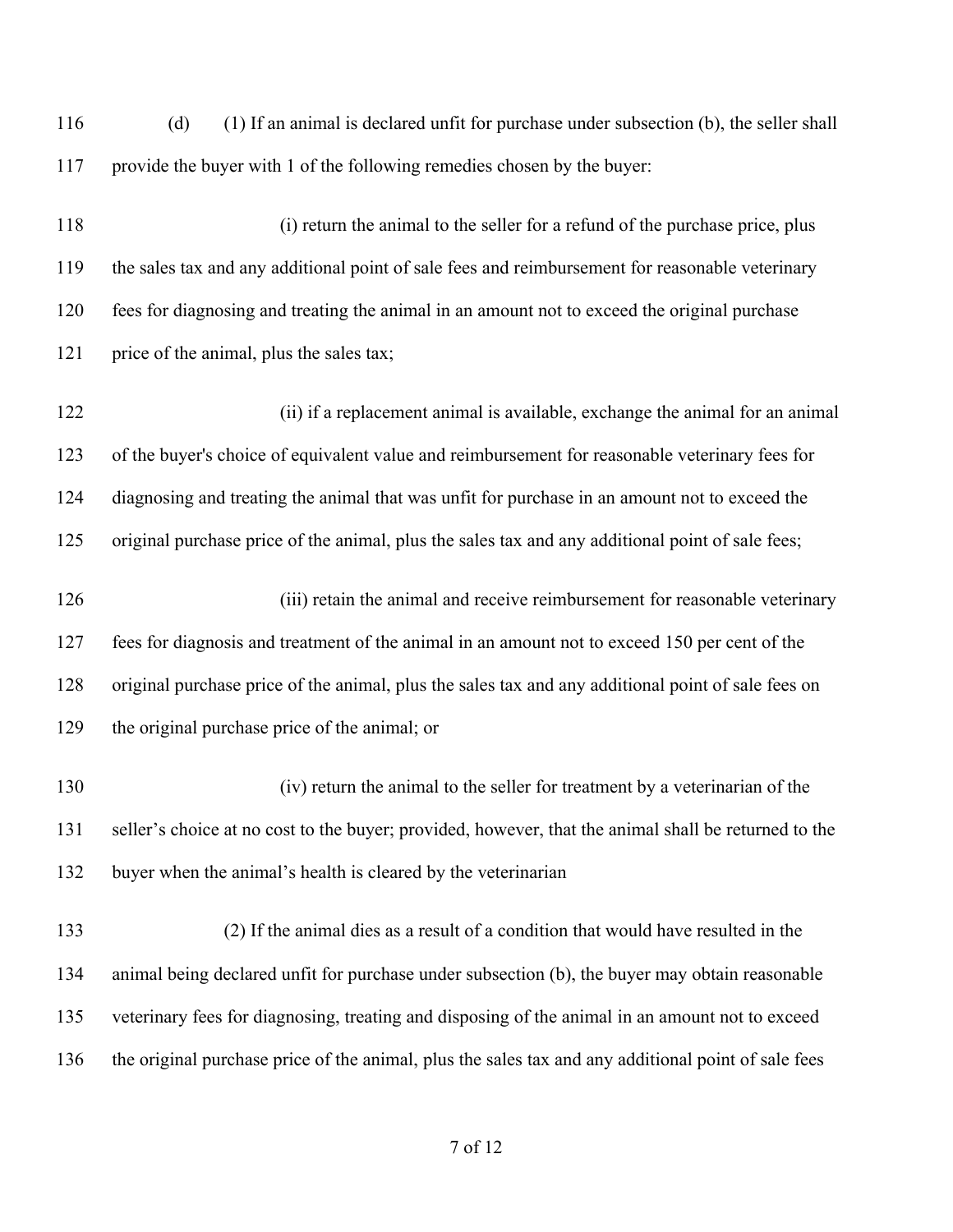and either: (i) a refund for the purchase price of the animal, plus the sales tax and any additional point of sale fees; or (ii) a replacement animal of equivalent value of the buyer's choice.

 (3) Nothing in this subsection shall require a seller to provide a buyer with a replacement animal if a replacement animal is not available.

 (e) If a seller wishes to contest a demand made by a buyer for veterinary expenses, a refund or an exchange under this section, the seller may require the buyer to produce the animal for examination by a second licensed veterinarian designated by the seller within 10 days and at the seller's expense. If the animal is deceased, the seller may choose to have the second veterinarian review records provided by the buyer's veterinarian, including the necropsy report. If the buyer and the seller are unable to reach an agreement as set forth in subsection (d) within 147 10 business days following receipt of the animal for the examination, the buyer may initiate an action in a court of competent jurisdiction to recover or obtain a reimbursement of veterinary expenses, a refund or an exchange.

 (f) Unless the seller contests the remedy chosen by the buyer under subsection (d), the remedy shall be made to the buyer not later than 30 days after the seller receives the veterinarian's statement that the animal was unfit for purchase.

 (g) Nothing in this section shall limit the rights or remedies otherwise available to a buyer under another law.

 (h) This section shall not apply to: (i) shelters or non-profit organizations that house or adopt animals to protect the animals from cruelty, neglect, abuse or homelessness; (ii) municipal animal control facilities; or (iii) facilities that contract with a municipality to assist in the adoption of stray animals as part of the municipality's animal control services.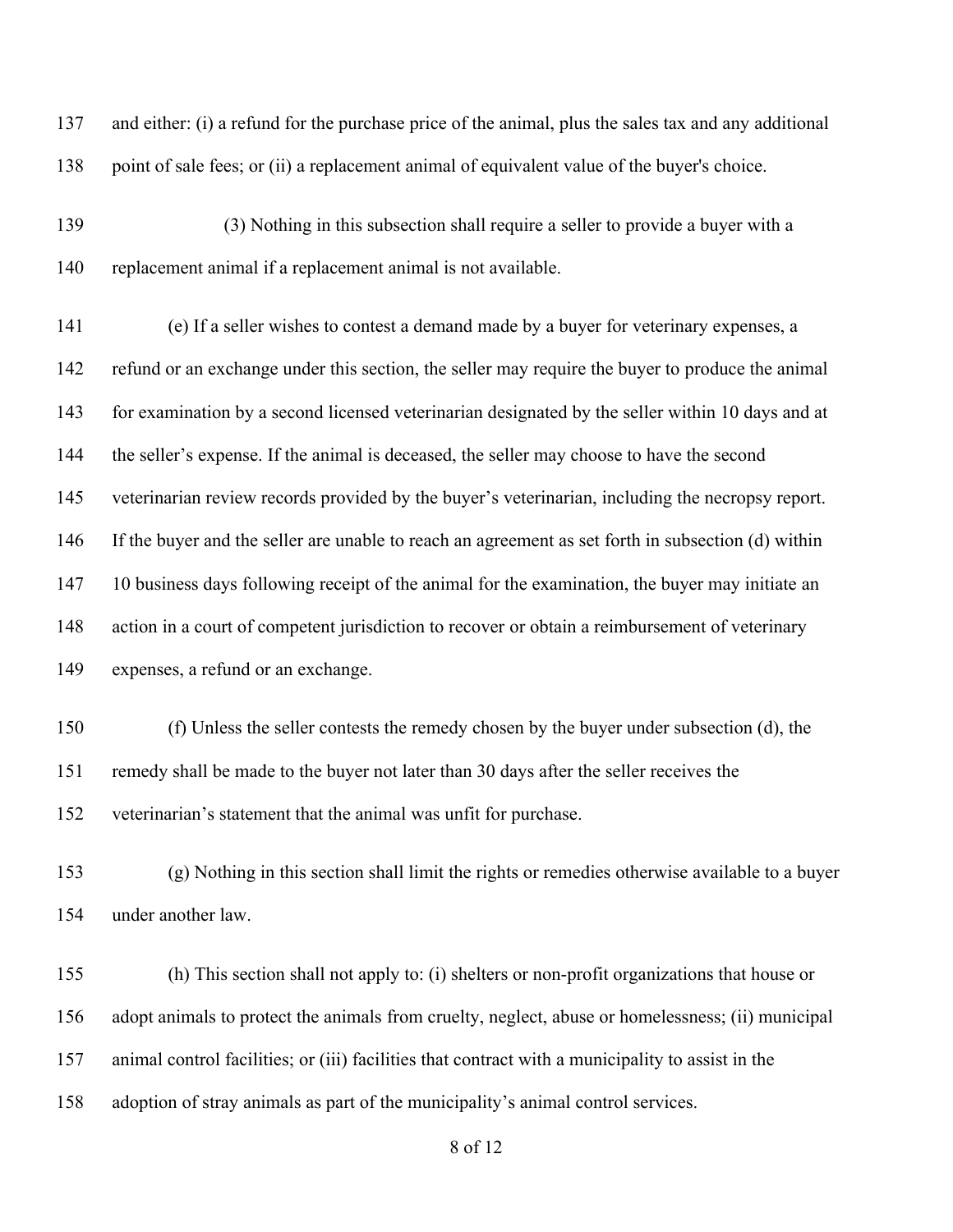| 159 | Section 141E. (a) A pet shop shall not purchase a dog or cat for resale or offer for sale a      |
|-----|--------------------------------------------------------------------------------------------------|
| 160 | dog or cat that originated at or was purchased from a breeder, person, firm or corporation that: |
| 161 | (i) is not in possession of a current license issued by the United States Department             |
| 162 | of Agriculture pursuant to the Animal Welfare Act, 7 U.S.C. 2131, et seq, and any license that   |
| 163 | may be required by an applicable state agency;                                                   |
| 164 | (ii) has had its federal or state license suspended in the last 5 years; or                      |
| 165 | (iii) has been cited on 1 or more United States Department of Agriculture                        |
| 166 | inspection reports for 3 or more violations of the Animal Welfare Act, 7 U.S.C. 2131, et seq,    |
| 167 | during the 3-year period prior to the purchase.                                                  |
| 168 | (b) A pet shop shall not purchase a dog or cat for resale or offer for sale a dog or cat that    |
| 169 | originated at or was purchased from a breeder, person, firm or corporation that is not in        |
| 170 | compliance with the requirements for commercial breeder kennels or catteries or personal         |
| 171 | kennels or catteries under section 174F at the time of purchase of the animal by the pet shop.   |
| 172 | (c) A pet shop offering a dog or cat for sale shall maintain records verifying compliance        |
| 173 | with this section and documenting the source of each dog or cat the pet shop acquires, including |
| 174 | a description of the dog or cat and the name, address and United States Department of            |
| 175 | Agriculture license number of the breeder for a minimum of 2 years following the date of         |
| 176 | acquisition of the dog or cat. The records shall be made available immediately upon the request  |
| 177 | of the department, the mayor of a city, the selectmen of a town, the police commissioner in the  |
| 178 | city of Boston, a chief of police or an animal control officer.                                  |
|     |                                                                                                  |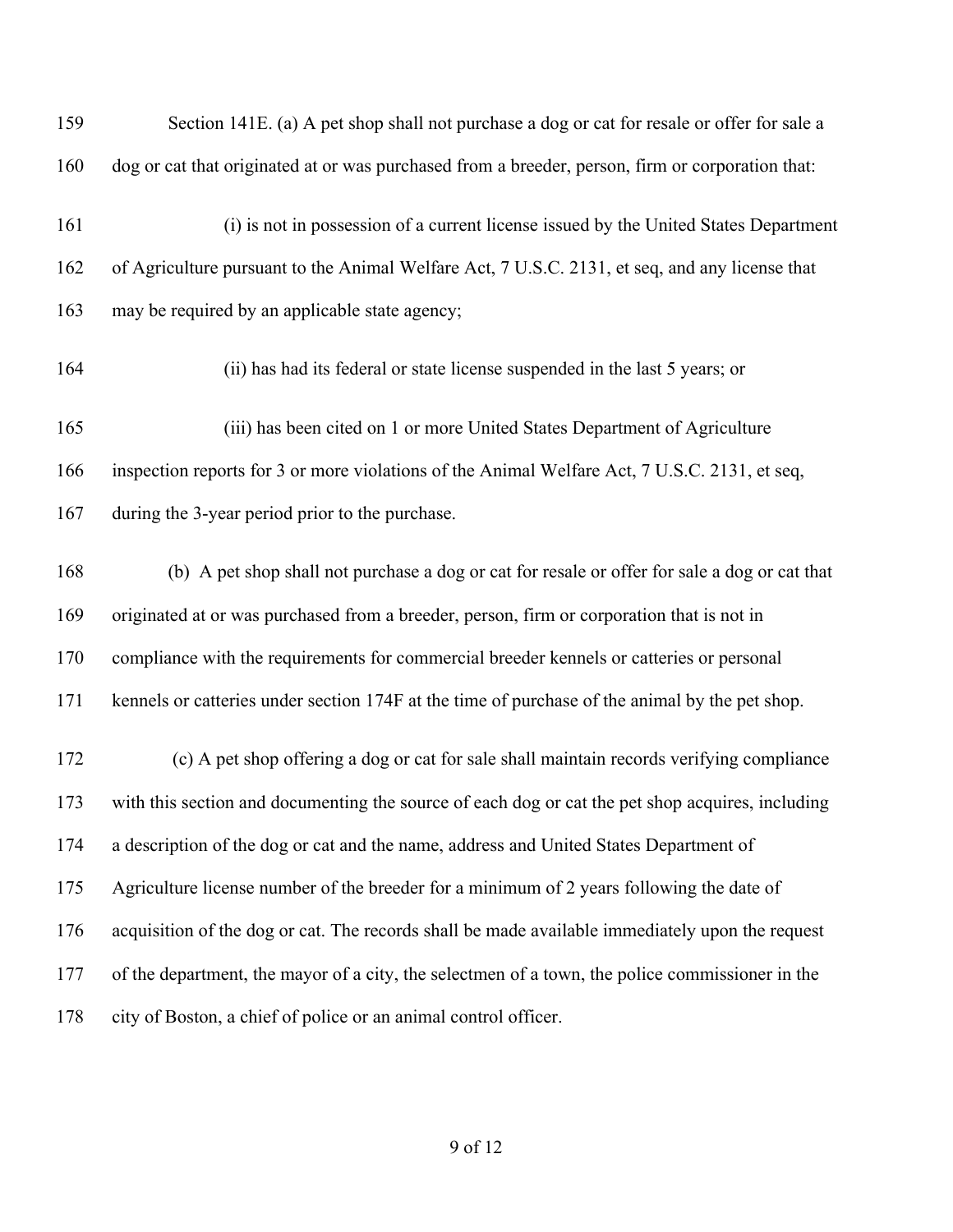| 179 | (d) A pet shop offering a dog or cat for sale shall post, in a conspicuous location on the           |
|-----|------------------------------------------------------------------------------------------------------|
| 180 | cage or enclosure for each dog or cat in the cage or enclosure, a sign declaring:                    |
| 181 | (i) the date and place of birth of each dog or cat and the actual age or, if not                     |
| 182 | known, the approximate age of the dog or cat;                                                        |
| 183 | (ii) the sex, color markings and other identifying information of each dog or cat,                   |
| 184 | including any tag, tattoo, collar number or microchip information; and                               |
| 185 | (iii) the first and last name of the breeder of the dog or cat, the full street address              |
| 186 | of where the breeder is doing business, an email address, if available, by which to contact the      |
| 187 | breeder, the breeder's United States Department of Agriculture license number and, if the breeder    |
| 188 | is required to be licensed in the state in which the breeder is located, the breeder's state license |
| 189 | number.                                                                                              |
| 190 | (e) Nothing in this section shall prevent a pet shop from acquiring a dog or cat for resale          |
| 191 | or from selling or offering for sale a dog or cat obtained from a shelter, as defined in section     |
| 192 | 136A, or a rescue organization.                                                                      |
| 193 | (f) A pet shop that violates this section shall be punished by a fine of not more than \$50          |
| 194 | for a first offense, a fine of not more than \$100 for a second offense and a fine of not more than  |
| 195 | \$300 for a third or subsequent offense. Each dog or cat sold in violation of this section shall     |
| 196 | constitute a separate offense.                                                                       |
| 197 | (g) Nothing in this section shall prohibit a city or town from adopting an ordinance that is         |
| 198 | more stringent than this section.                                                                    |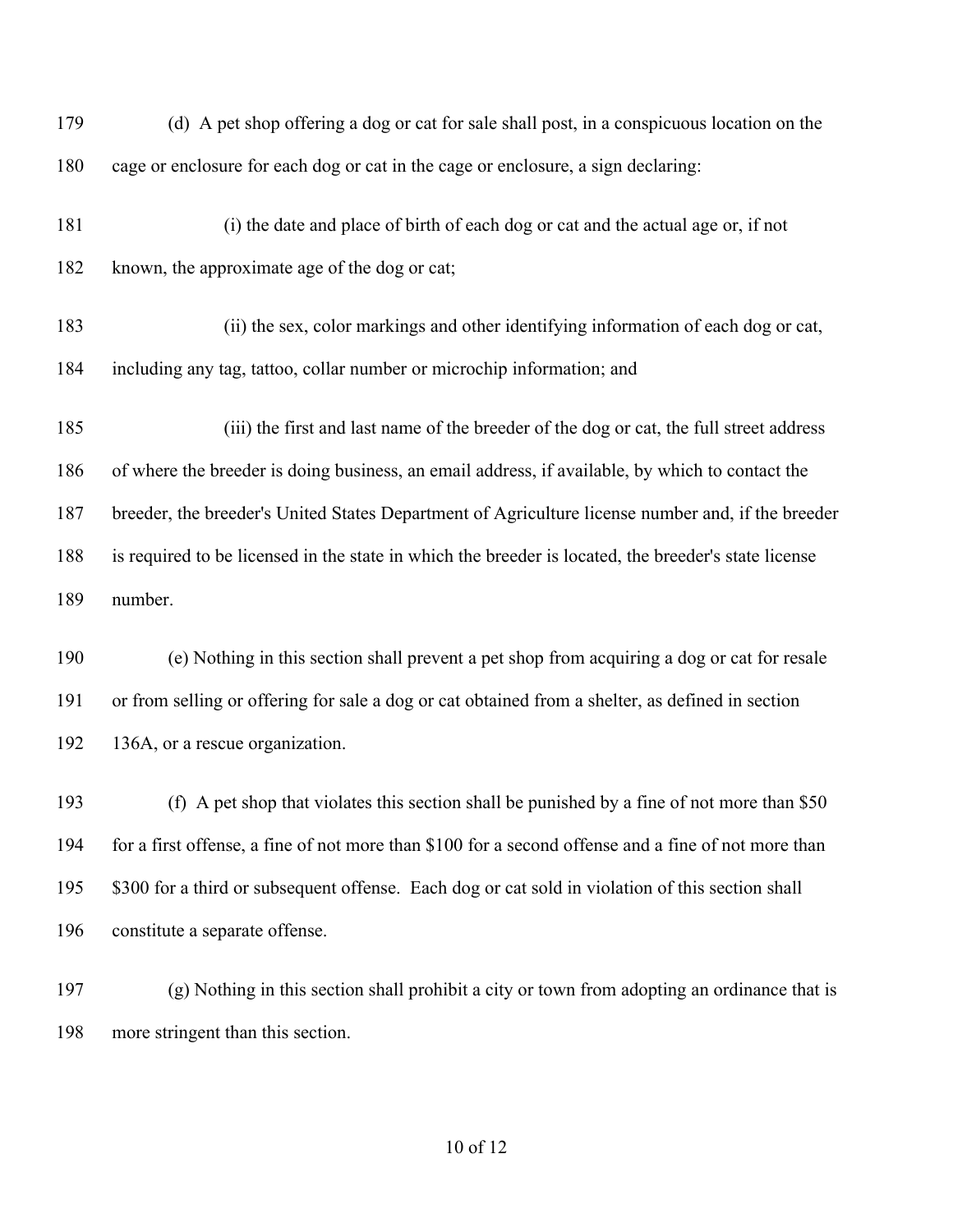Section 141F. (a) No person shall sell, exchange, trade, barter, lease or display for commercial purposes any dog or cat on any roadside, public right-of-way, parkway, median, park or other recreation area, flea market or other outdoor market , or commercial or retail parking lot.

 (b) This section shall not apply to: (1) the transfer of a dog or cat by, or to, a shelter, pound or animal rescue organization, regardless of payment or compensation; or (2) the display of a dog or cat as part of a state or county fair exhibition, a 4-H program or similar exhibition or educational program.

 (c) A pet shop that violates this section shall be punished by a fine of not more than \$50 for a first offense, a fine of not more than \$100 for a second offense and a fine of not more than 209 \$300 for a third or subsequent offense. Each dog or cat sold in violation of this section shall constitute a separate offense.

 SECTION 3. Said chapter 140 is hereby further amended by inserting after section 174F the following section:-

 Section 174G. The department shall make rules and regulations for commercial breeder kennels or catteries and personal kennels or catteries where at least 5 sexually intact female dogs or cats are kept to breed the dogs or cats and sell the offspring as household pets. The rules and regulations shall ensure that the animals have proper housing, including requirements for adequate space, temperature, solid flooring and a prohibition on the stacking of cages, nutrition, hydration, behavioral requirements, grooming, staffing, handling, health and veterinary care, waste disposal, exercise, socialization and other general standards of care, and are bred in accordance with responsible breeding practices. In developing rules and regulations under this